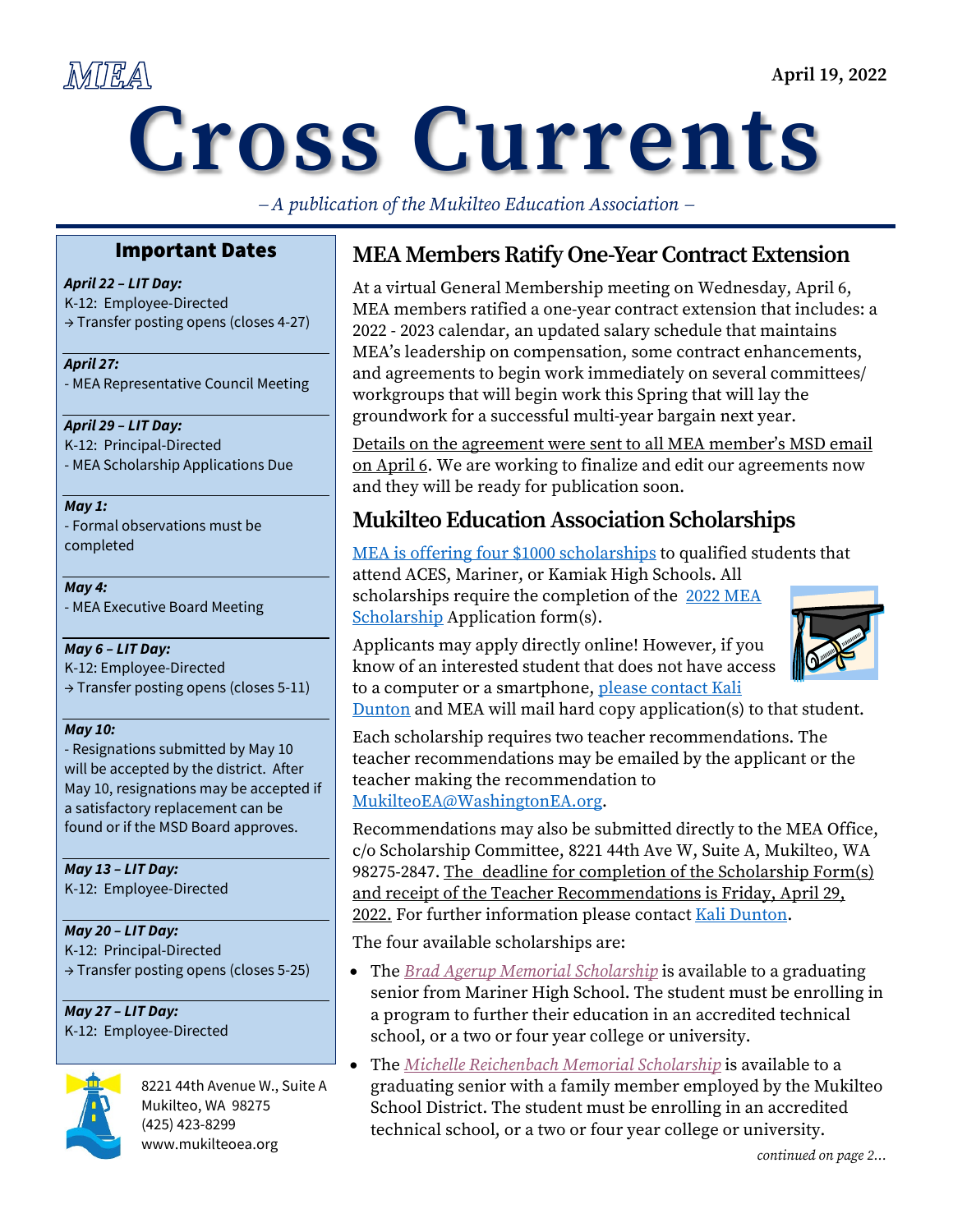*…continued from page 1*

- The *[Lois Jamieson Memorial Scholarship](https://forms.office.com/Pages/ResponsePage.aspx?id=7tYbxSI7C0yg_fw8PTR8p8ZRYM1Do-VBphadqS7s3axUN1VBMDI3TzBBUjJMSVBQSjQwQkQyMkNCMy4u)* is open to students entering any accredited four year college or university. Preference will be given to applicants intending to pursue a career as an educator.
- The *[Joanne Brennan Memorial Scholarship](https://nam11.safelinks.protection.outlook.com/?url=https%3A%2F%2Fforms.office.com%2FPages%2FResponsePage.aspx%3Fid%3D7tYbxSI7C0yg_fw8PTR8p8ZRYM1Do-VBphadqS7s3axUQzdHVlZMVlFBTkNZR1U1WUM0NEo0UkxGWC4u&data=04%7C01%7Ctkartchner%40washingtonea.org%7C048084a841eb417a0ddb08da086301d3%7Cc51bd6ee3b224c0ba0fdfc3c3d347ca7%7C0%7C0%7C637831518597294302%7CUnknown%7CTWFpbGZsb3d8eyJWIjoiMC4wLjAwMDAiLCJQIjoiV2luMzIiLCJBTiI6Ik1haWwiLCJXVCI6Mn0%3D%7C3000&sdata=Z1nATi0TBVFcw%2FNxTASgx7e%2BfOQpKgM8dfGklHKYMxA%3D&reserved=0)* is offered to a senior enrolling in any accredited two or four year college or university. Preference will be given to students identified as "high risk" as determined by the scholarship committee and/or faculty.

### **WA State Legislature Invests in Public Education**

Educators have raised our voices throughout the 2022 legislative session to call for investments in our students and our schools and the budget shows that lawmakers were listening. The budget addresses WEA members' priority issues and puts needed funding into student supports, COLAs, and stable school funding.

Highlights of the legislative budget include:

- COLAs of 5.5% for K-12, 4.7% for community and technical colleges, 3.25% for 4-year faculty, and 3% for plan 1 retirees.
- Student behavioral and mental health support FTE increases, funding more nurses, counselors, social workers, and psychologists.
- Stable K-12 funding so we can continue serving students through pandemic enrollment fluctuation.
- Higher education access investments, providing financial aid, low interest loans, and student support services.

[Read more about the budget on WEA's website](https://www.washingtonea.org/advocacy/ourvoice/post/state-budget-invests-in-public-education/).

## **Member Benefit: Free WEA Professional Development**

WEA's Inclusionary Practices Project (IPP) and Special Education Support Center (SESC) are providing professional development via Zoom (Flyer [with more info\)](https://washingtonea-my.sharepoint.com/:b:/g/personal/tkartchner_washingtonea_org/Eb3Yi6qZrvtOvQrae0mebgkBpK31a9SgbENPiHFkm03v-g?e=xLU4Za). Register for each course [\(REGISTER HERE\)](https://nam11.safelinks.protection.outlook.com/?url=https%3A%2F%2Fforms.washingtonea.org%2FForms%2Fpdonline&data=04%7C01%7Ctkartchner%40washingtonea.org%7Ca280997b7c5d428b990b08d9ec593056%7Cc51bd6ee3b224c0ba0fdfc3c3d347ca7%7C0%7C0%7C637800691380297806%7CUnknown%7CTWFpbGZsb3d8eyJWIjoiMC4wLjAwMDAiLCJQIjoiV2luMzIiLCJBTiI6Ik1haWwiLCJXVCI6Mn0%3D%7C3000&sdata=ioqzNvRRnR5vlBmwvPx2KG1pf0E3j%2BkR8eYMvWU7BPw%3D&reserved=0). Select the course you want to register for in the drop down menu. After registering, you will receive a confirmation email with the Zoom pre-registration link.

Once registration is full, the course will no longer be available in the drop down menu. We do not maintain a wait list. Courses are available for free to all MEA members. Clock hours will be provided within 5-10 business days.

#### **Synchronous Classes this Month:**

There are many courses available through WEA's IPP and SESC, please refer to their website for an updated list of courses that you can take this Spring. [WEA Synchronous Website Link.](https://www.washingtonea.org/pd/synchronous-trainings/)

#### **Asynchronous Classes:**

Additionally, WEA's Inclusionary Practices Project (IPP) is providing 51 asynchronous professional development courses with up to 166 hours of professional development credit possible including 60 hours of STEM. These courses were created with flexibility in mind, hence there are no due dates for discussions or assignments, except for the final deadlines each year. You will move through the course at your own pace. Think of the course like a book with some interaction. While there are no due dates for the asynchronous classes, there are some important deadlines listed on the website.

If you have any questions, please contact Adam Goldstein, Pilchuck UniServ Council Director.

[Link to WEA Asynchronous Course Webpage](https://www.washingtonea.org/pd/asynchronous-courses/)



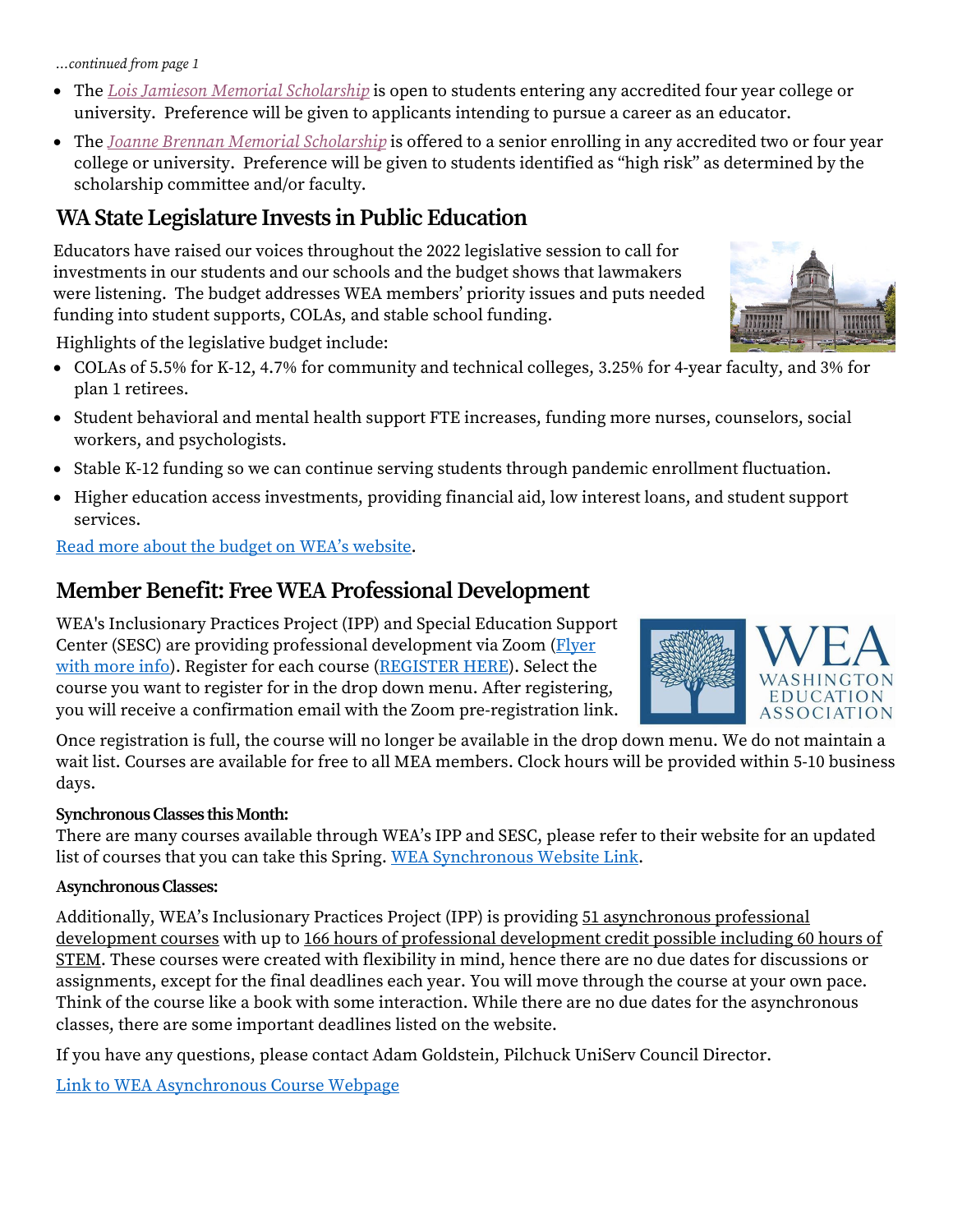## **Spring/ Summer Certification and National Board Trainings:**

WEA is offering a series of upcoming trainings to help you navigate your next steps with your certification. All trainings are online, open only to WEA members and provide free clock hours. There are five different certification offerings:

#### • **Certification 101**

Free, 2-hour trainings to help educators understand the latest state certification requirements for teachers, CTE teachers and Educational Staff Associates (ESAs)

#### • **Professional Growth Plan (PGP) Support**

Free, 2-3 hour trainings to support certificated educators to create PGPs for certificate renewal and salary advancement purposes

#### • **National Board Information Sessions**

Free, 2 hour training options to support certificated educators considering National Board Certification process through the National Board for Professional Teaching Standards

**Upcoming Summer Events:** 

#### • **National Board First-Time Candidate Jump Start (Registration Now Open!)**

WEA's National Board Jump Start is a comprehensive, multi-day seminar designed to provide National Board candidates with important information about the certification process, time to examine component and Assessment Center requirements, the opportunity to plan how to meet requirements, and time to collaborate, gather resources and information needed to pursue certification. All this happens in a supportive, constructive and collegial environment.

#### • **Maintenance of Certificate (MOC) Jump Start (Registration will open late April)**

Focus on the new MOC process for renewing one's National Board certificate; relevant for NBCTs renewing their National Board Certificate during the 2021-22 and 2022-23 candidate cycles

All trainings are led by WEA's Certification Cadre and National Board trainers. Trainers are all practicing educators and will support you through a variety of online instructional approaches.

[You can learn more about course content, training dates and register](https://www.washingtonea.org/pd/certification-licensure) on the WEA certification website.

## **What is WEA Retired?**

We support public education and the enhancement of the quality of life for WEA's active and retired members. WEA-Retired membership allows you to access WEA and NEA member benefits for the rest of your life.

From April 1-30, WEA-Retired will be offering a \$50 rebate for any WEA member who joins WEA-Retired as a pre-retired member. They may join online by going to [www.washingtonea.org/retired](https://nam11.safelinks.protection.outlook.com/?url=http%3A%2F%2Fwww.washingtonea.org%2Fretired&data=04%7C01%7Ctkartchner%40washingtonea.org%7C90f5cb1cda4c40cef30508da0e01160e%7Cc51bd6ee3b224c0ba0fdfc3c3d347ca7%7C0%7C0%7C637837696238411623%7CUnknown%7CTWFpbGZsb3d8eyJWIjoiMC4wLjAwMDAiLCJQIjoiV2luMzIiLCJBTiI6Ik1haWwiLCJXVCI6Mn0%3D%7C3000&sdata=ql%2B9PCZL0jlm6ALG6KDhbXS%2B%2BL%2Fg4DjRiepP40OjZYI%3D&reserved=0). Our certificated life membership is \$500 (after the rebate), and the ESP/Classified life membership is \$380 (after the rebate). To receive the WEA-Retired rebate after joining, the new pre-retired member needs to forward the email receipt from WEA to our financial director, [Neva Luke,](mailto:bigmom2g@msn.com) by June 30, 2022.

Some Benefits of WEA-Retired/NEA-Retired Membership:

- **Membership is for a lifetime** in a powerful, active retiree organization that understands the value of public education and unions because of its affiliation with WEA (WEA-Retired is the only retiree organization with this affiliation and the only one that offers a life membership.)
- **Membership continues eligibility** for NEA Member Benefits such as credit card and insurance programs, including the \$1,000,000 liability insurance if you choose to work as a substitute educator, and WEA's Attorney Referral Program which offers two free 30-minute consultations a year.